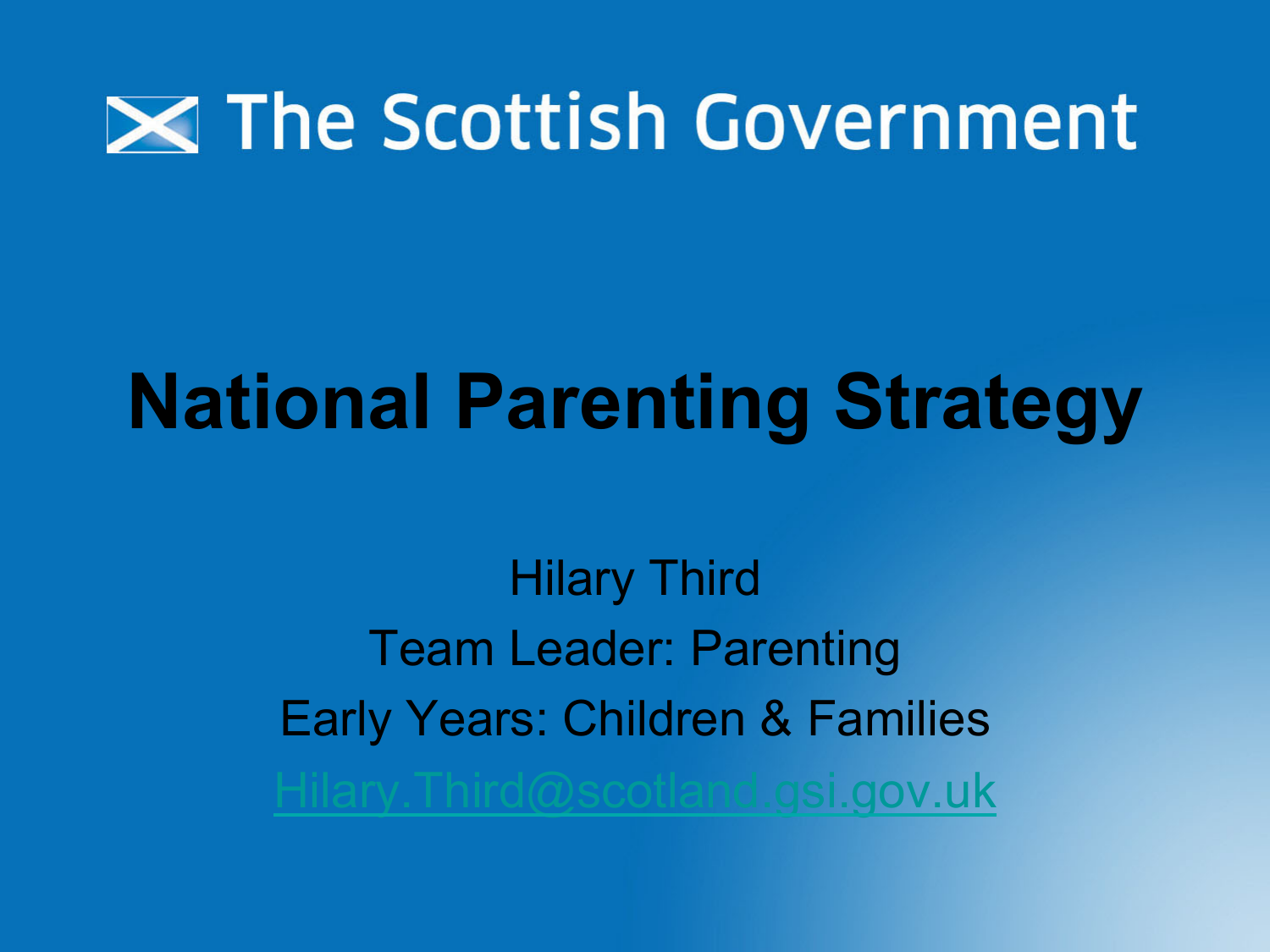#### **Children say adults should….**

**(The Children**'**s Parliament)**



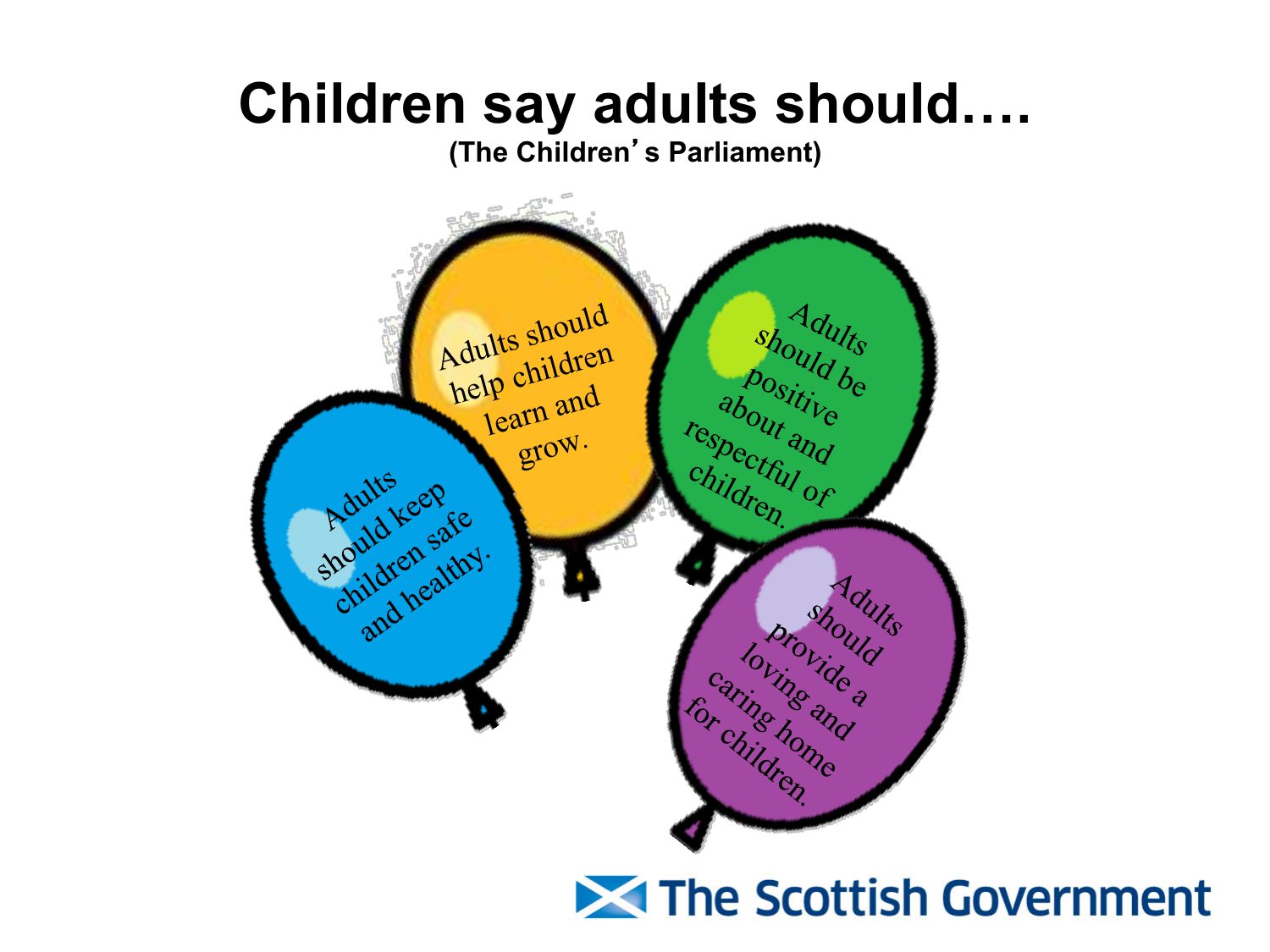• "*…the child, for the full and harmonious development of his or her personality, should grow up in a family environment, in an atmosphere of happiness, love and understanding.*" (UNCRC)

• "*…in most situations, parents and caregivers cannot provide strong nurturant environments without help from local, regional, national and international agencies*" (WHO)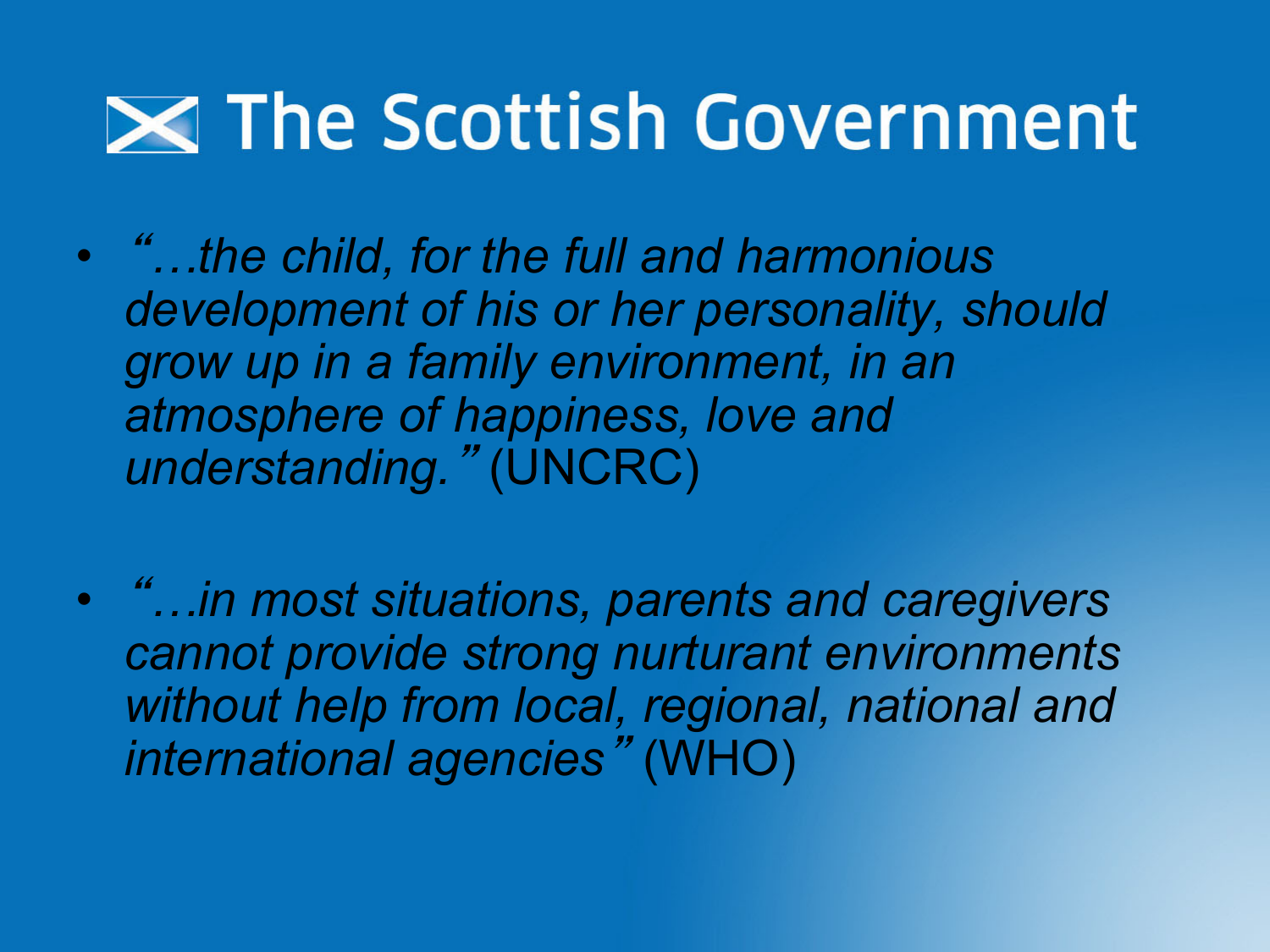# **Exagger The Scottish Government**

#### **Background/context**

- UNCRC
- Early Years Framework
- Joining The Dots
- GIRFEC
- SNP Manifesto 2011

#### **Built on:**

- Views of parents, practitioners & policy makers
- Research (evidence reviews)
- Outcomes model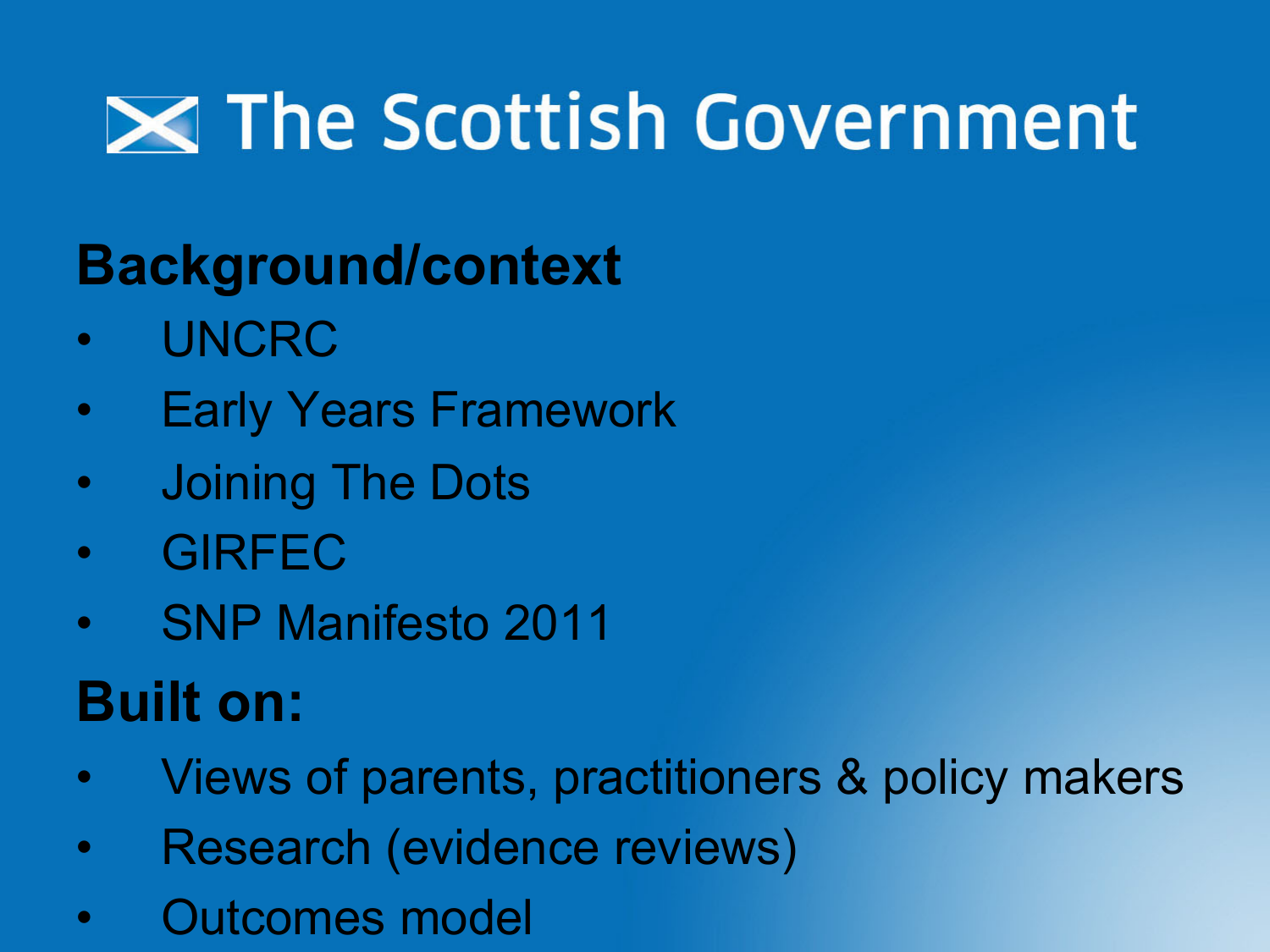#### **National Parenting Strategy provides:**

- A positive and compelling narrative on parenting
- Leadership, momentum, co-ordination, focus
- 80+ initial commitments in response to feedback from parents and practitioners
- List of areas where we need to do more
- **The outcomes model identifies:**
- The outcomes we want to achieve for parents and for C&YP in the short, medium and long term, and the activities which will help us get there.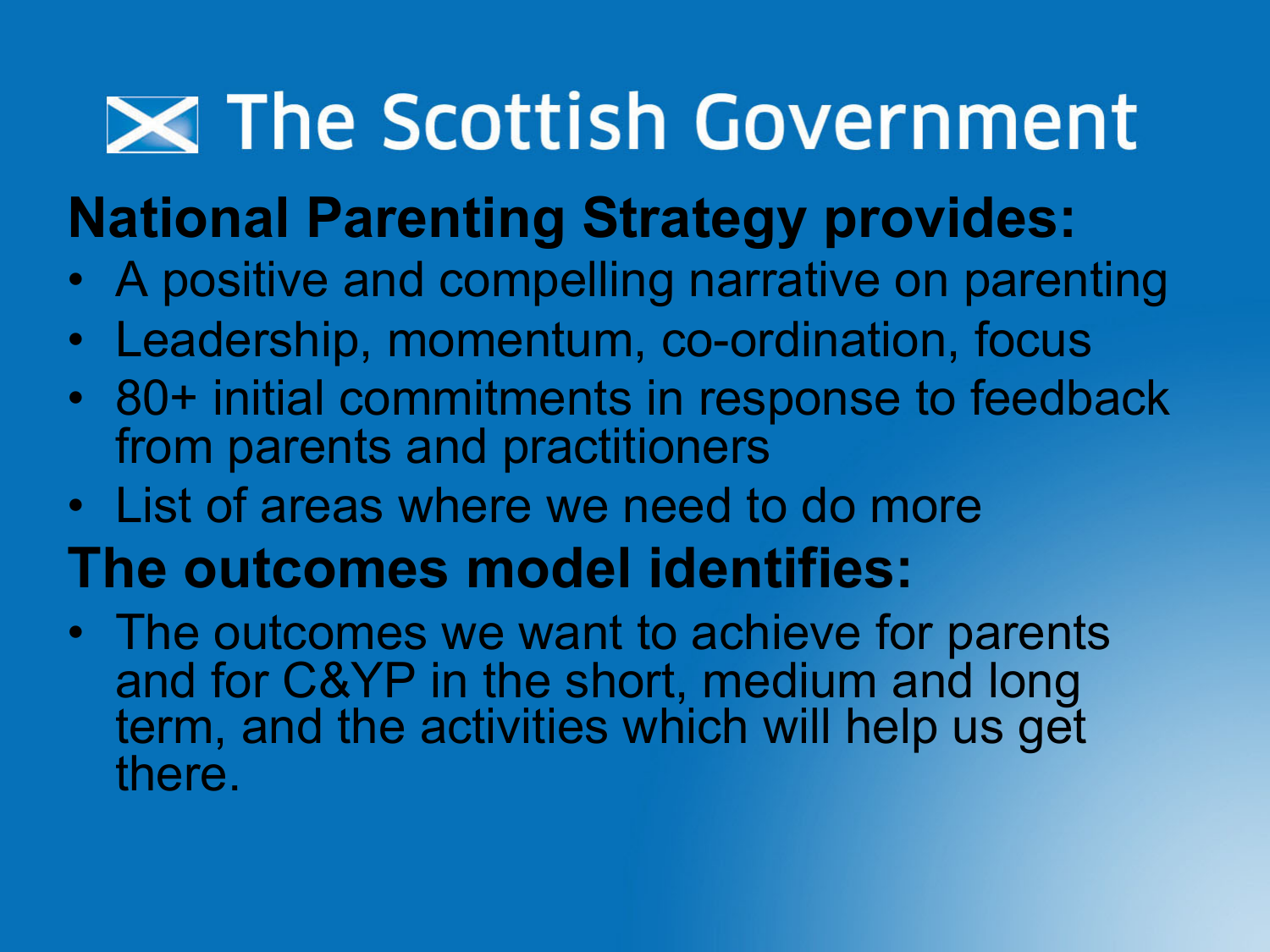#### **What do we want to achieve?**

- Improved outcomes (intermediate and long term) for children and young people across the board
- Positive and healthy relationships and improved connectedness within families, and with peers
- Parents feeling better: equipped, supported and valued
- Services geared up to provide the right kind of support to all parents and carers
- Greater community responsiveness to parents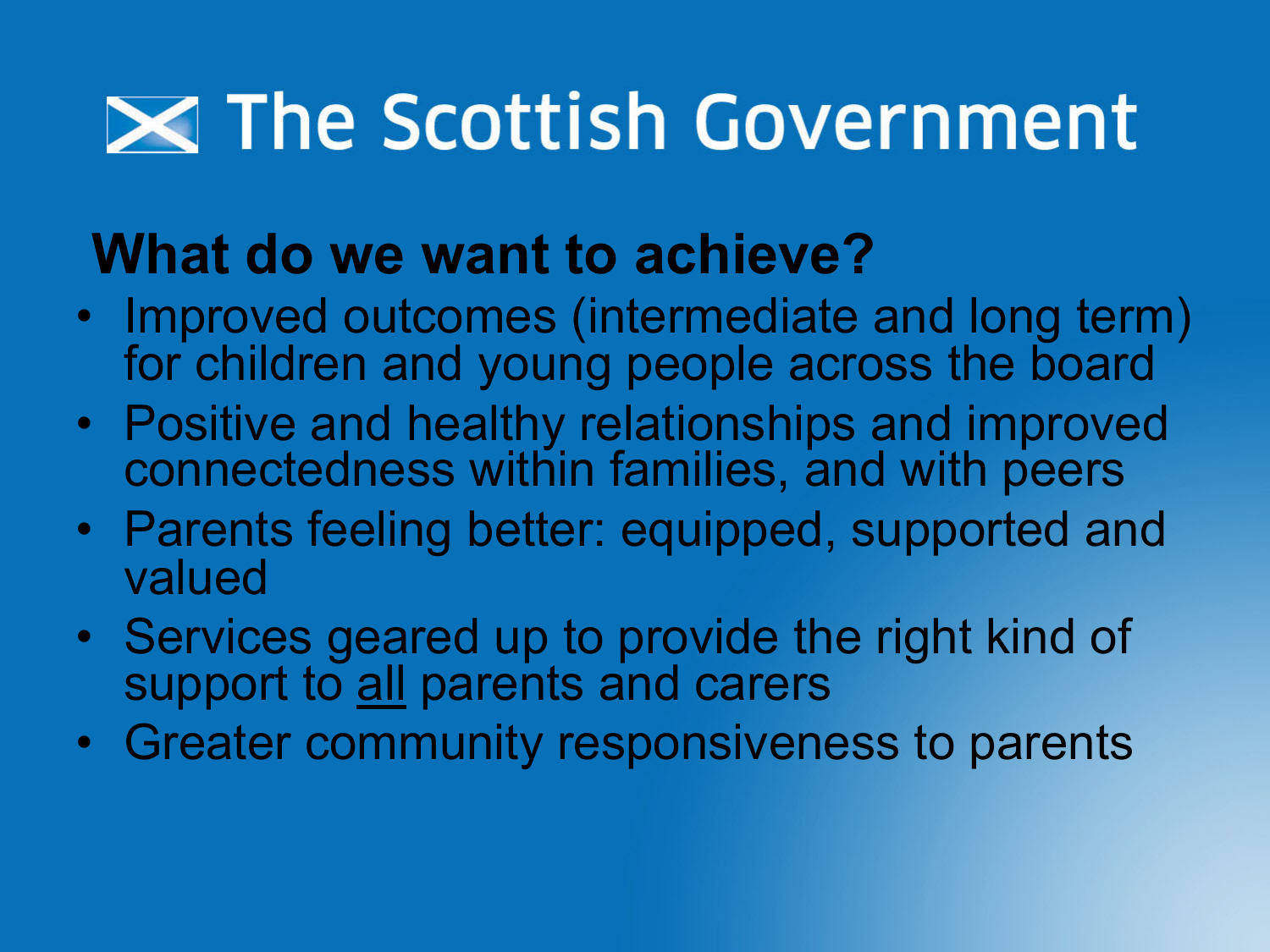#### **What**'**s in the strategy?**

Section 1-3: What we think about parenting Section 4: Building on what works, working together

Section 5: Positive parenting for all Section 6: Additional challenges Section 7: Looked after children

Section 8: Wider context Section 9 & 10: Delivery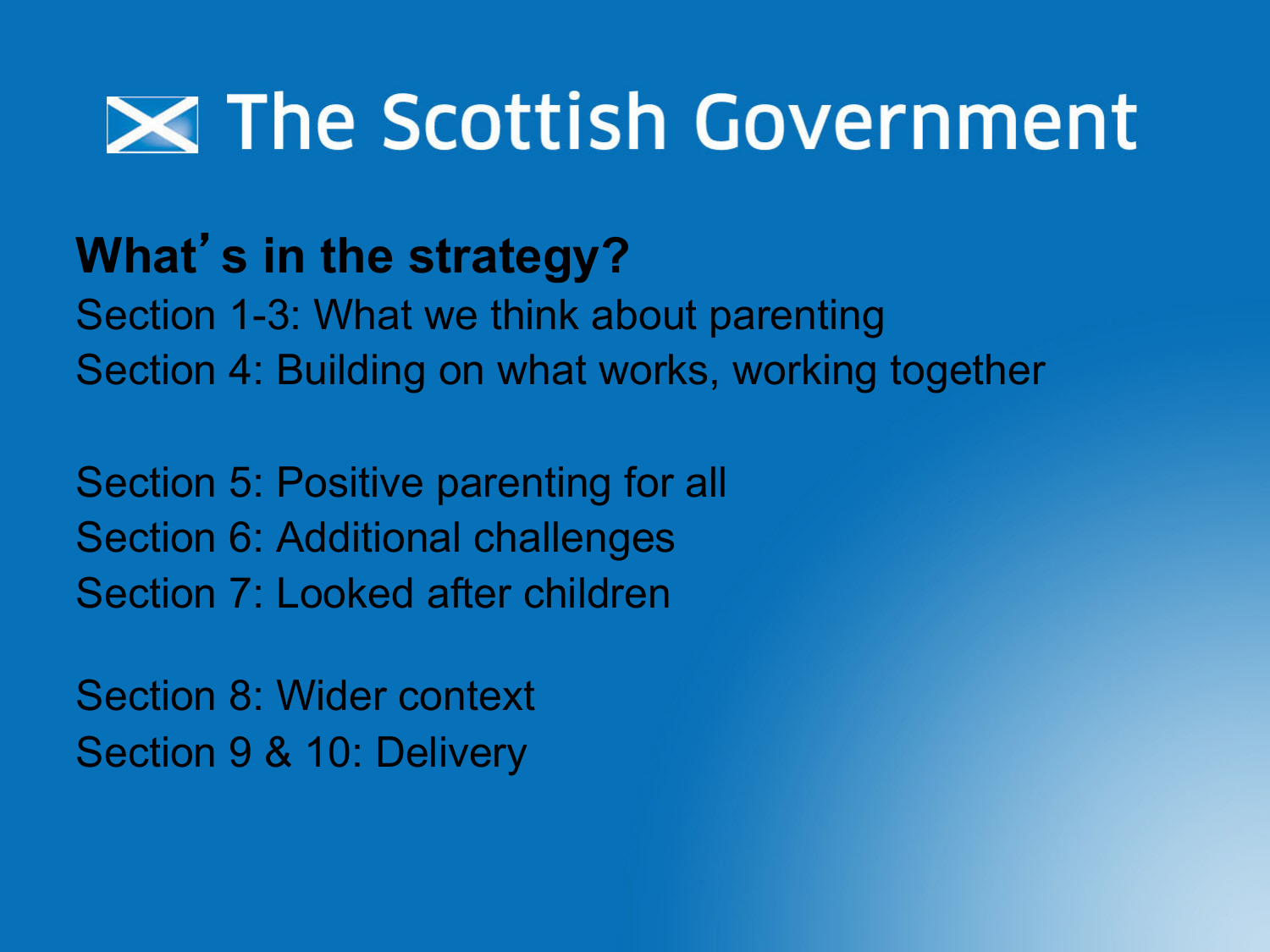#### **Information and Advice**

- Commitment to assess current provision at the national level for parents of children of all ages – from pre-conception to adulthood
- Identify and address gaps (already identified gaps around nutrition, and behaviour)
- Early, middle and teenage years
- For all info/advice, renewed attention to delivery (national and local)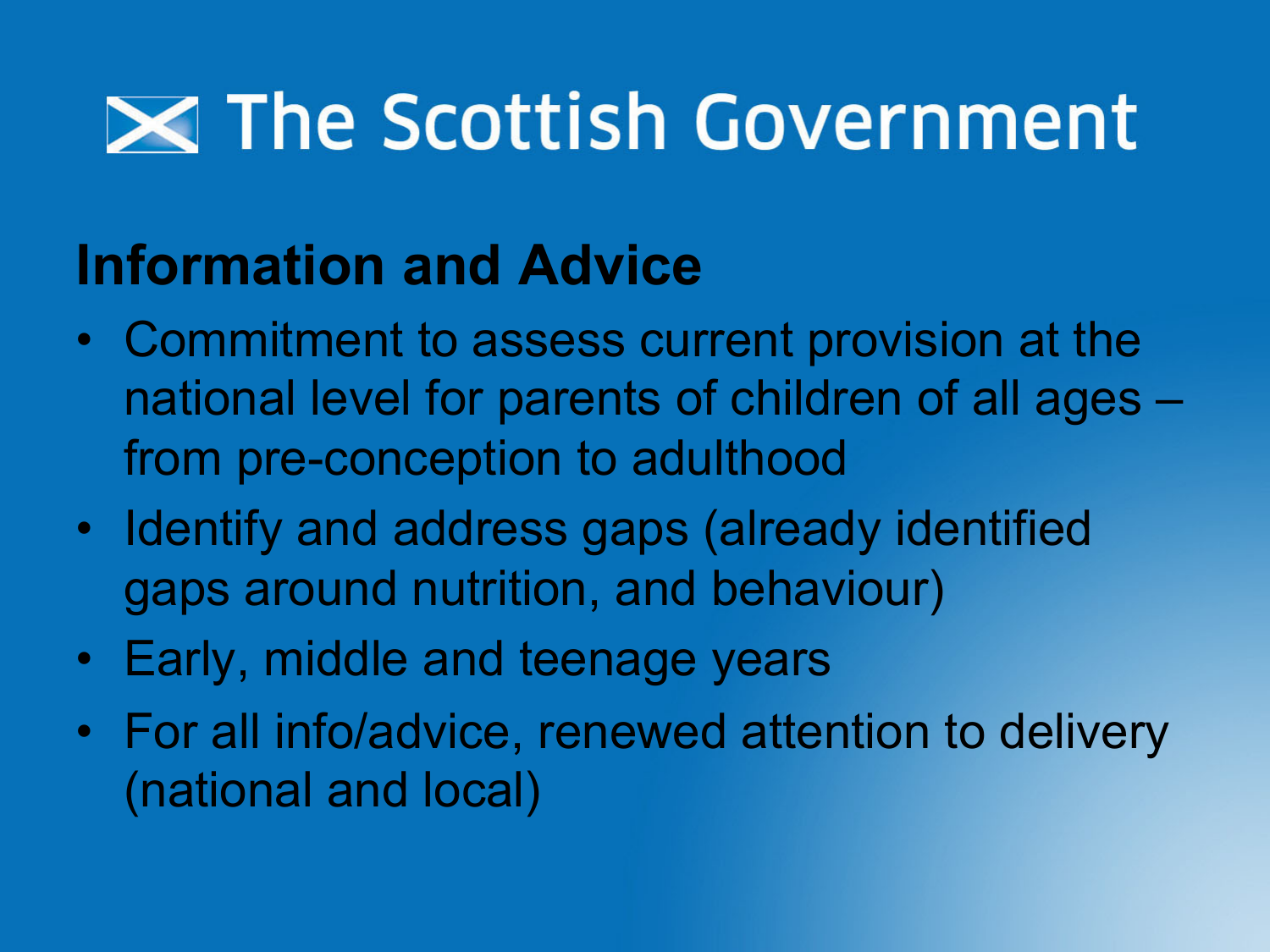#### **Relationships**

- Foundation of positive parenting, from attachment and bonding onwards.
- Review national approach to strengthening and supporting relationships
- Linking with *Curriculum for Excellence*, enable our children to develop positive, healthy relationships and to prepare for possible future parenthood (further commitments will follow)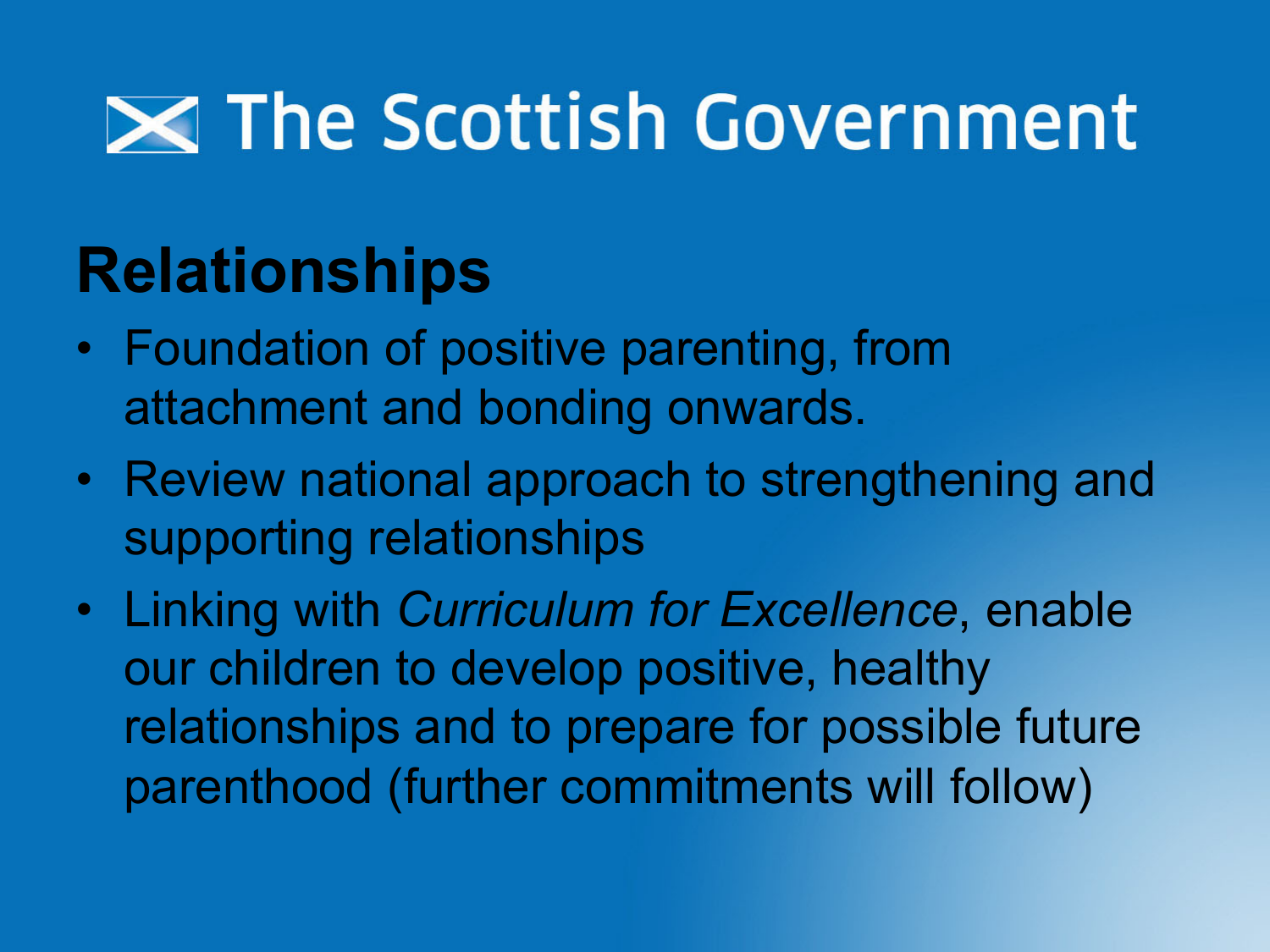#### **Family support**

- Key theme in feedback from parents in magazine
- Importance of easy access to support
- £18m family support fund (through LAs)
- £20m third sector fund
- Extending entitlement to early learning and childcare and making it more flexible
- Extension of FNP, and IY/Triple P for some groups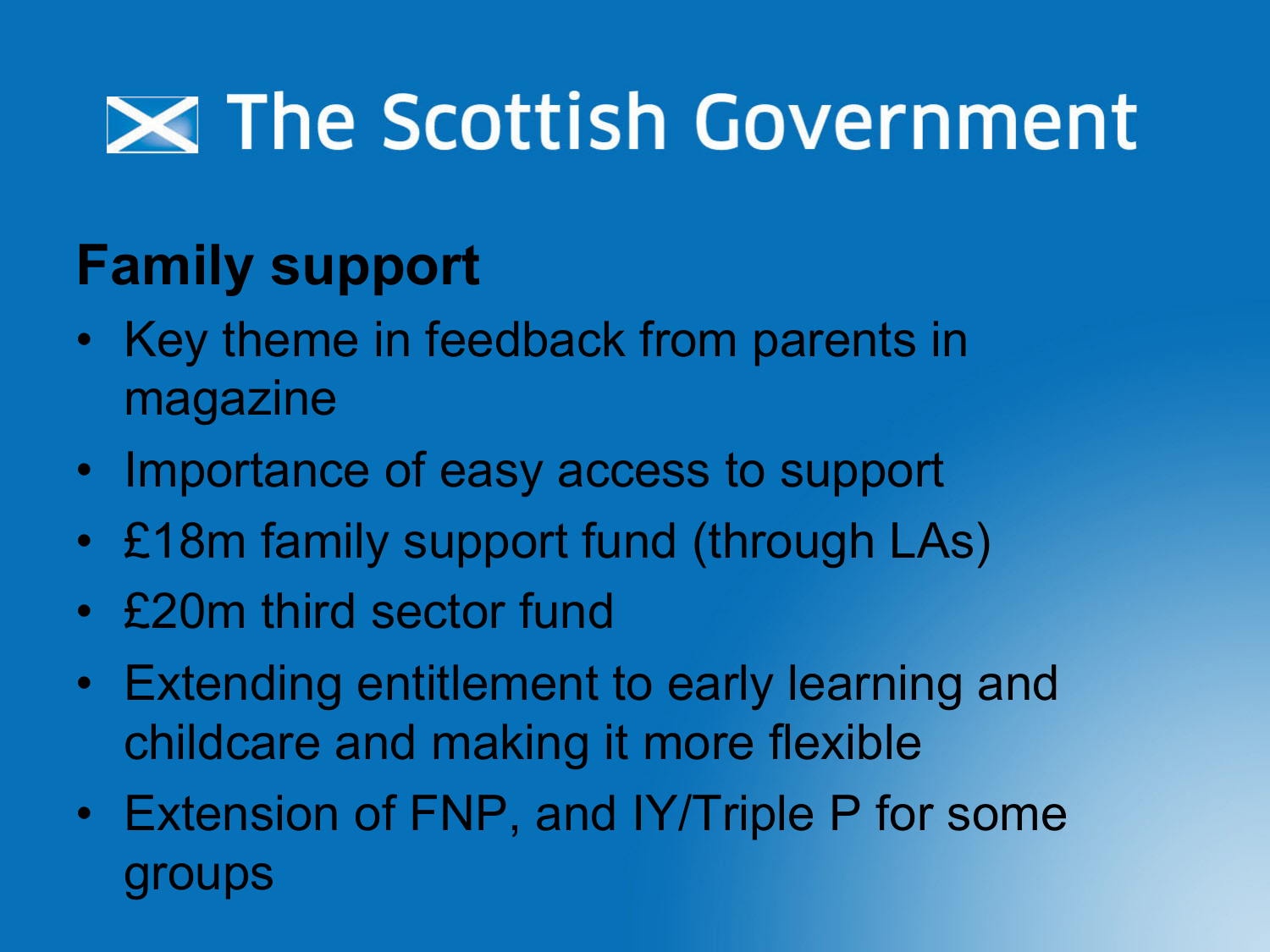#### **Support for all parents**

- Additional challenges
- Rationale
- Fathers
- Looked after children
- Positive parenting for all (access and delivery)